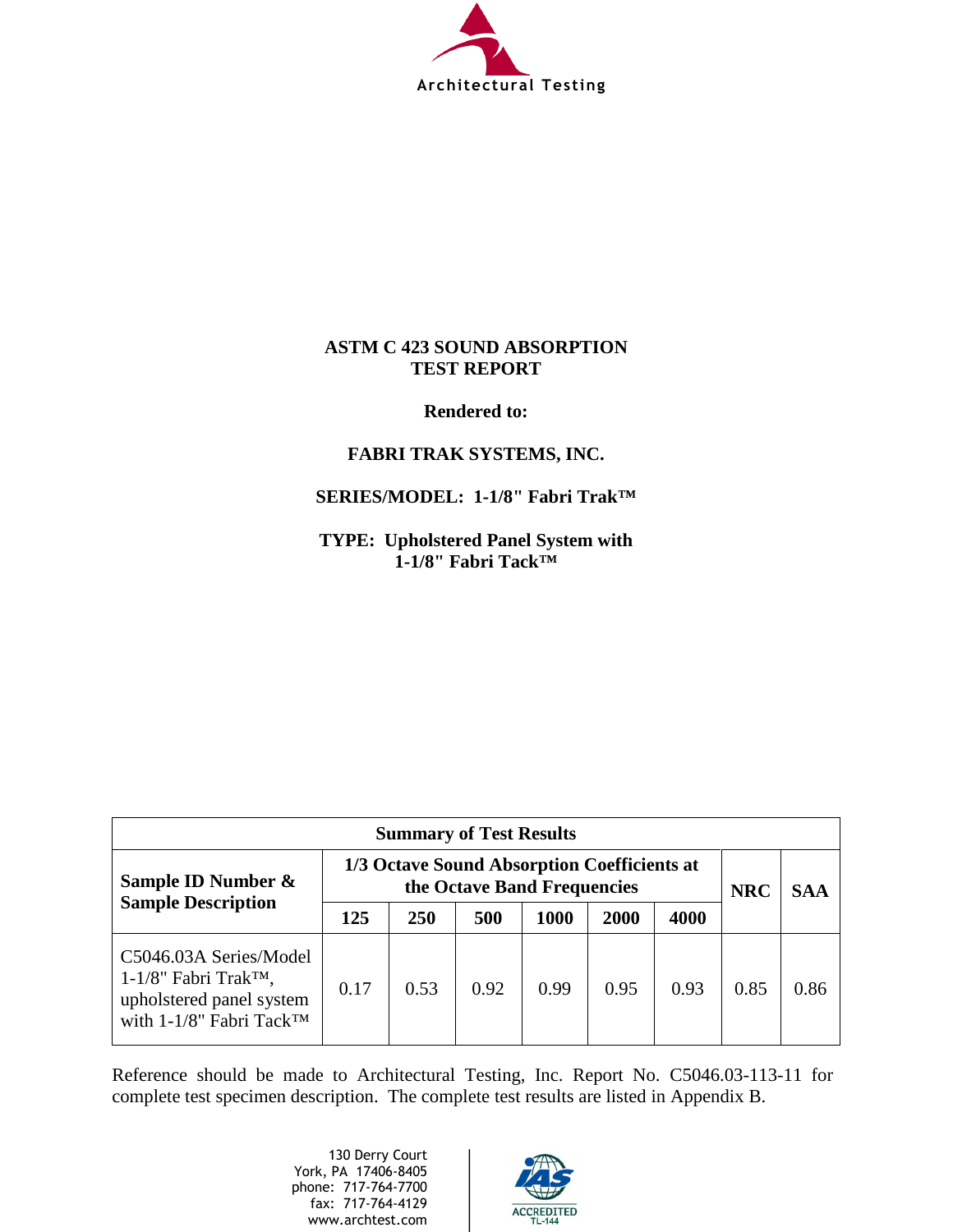

#### **ACOUSTICAL PERFORMANCE TEST REPORT**

Rendered to:

FABRI TRAK SYSTEMS, INC. 111 West Park Drive Mt. Laurel, New Jersey 08054

|                                   | Report No: C5046.03-113-11 |
|-----------------------------------|----------------------------|
| Test Date:                        | 02/12/13                   |
| <b>Report Date:</b>               | 03/13/13                   |
| <b>Record Retention End Date:</b> | 03/13/17                   |

#### **Test Sample Identification**:

**Series/Model**: 1-1/8" Fabri Trak™

**Type**: Upholstered Panel System with 1-1/8" Fabri Tack™

**Overall Size**: 2.44 m by 2.74 m (8' by 9')

**Project Summary**: Architectural Testing, Inc. was contracted by Fabri Trak Systems, Inc. to conduct a sound absorption test on a Series/Model 1-1/8" Fabri Trak™, upholstered panel system with 1-1/8" Fabri Tack<sup>™</sup>. A summary of the results is listed in the Test Results section, and the complete test data is included as Appendix B of this report. The sample was provided by the client.

**Test Methods**: The acoustical test was conducted in accordance with the following:

ASTM C 423-09a, *Standard Test Method for Sound Absorption and Sound Absorption Coefficients by the Reverberation Room Method*.

ASTM E 795-05 (2012), *Standard Practices for Mounting Test Specimens During Sound Absorption Tests*.

**Test Equipment**: The equipment used to conduct these tests meets the requirements of ASTM C 423. The microphone was calibrated before conducting the sound absorption test. The test equipment and test chamber descriptions are listed in Appendix A.

> 130 Derry Court York, PA 17406-8405 phone: 717-764-7700 fax: 717-764-4129 www.archtest.com

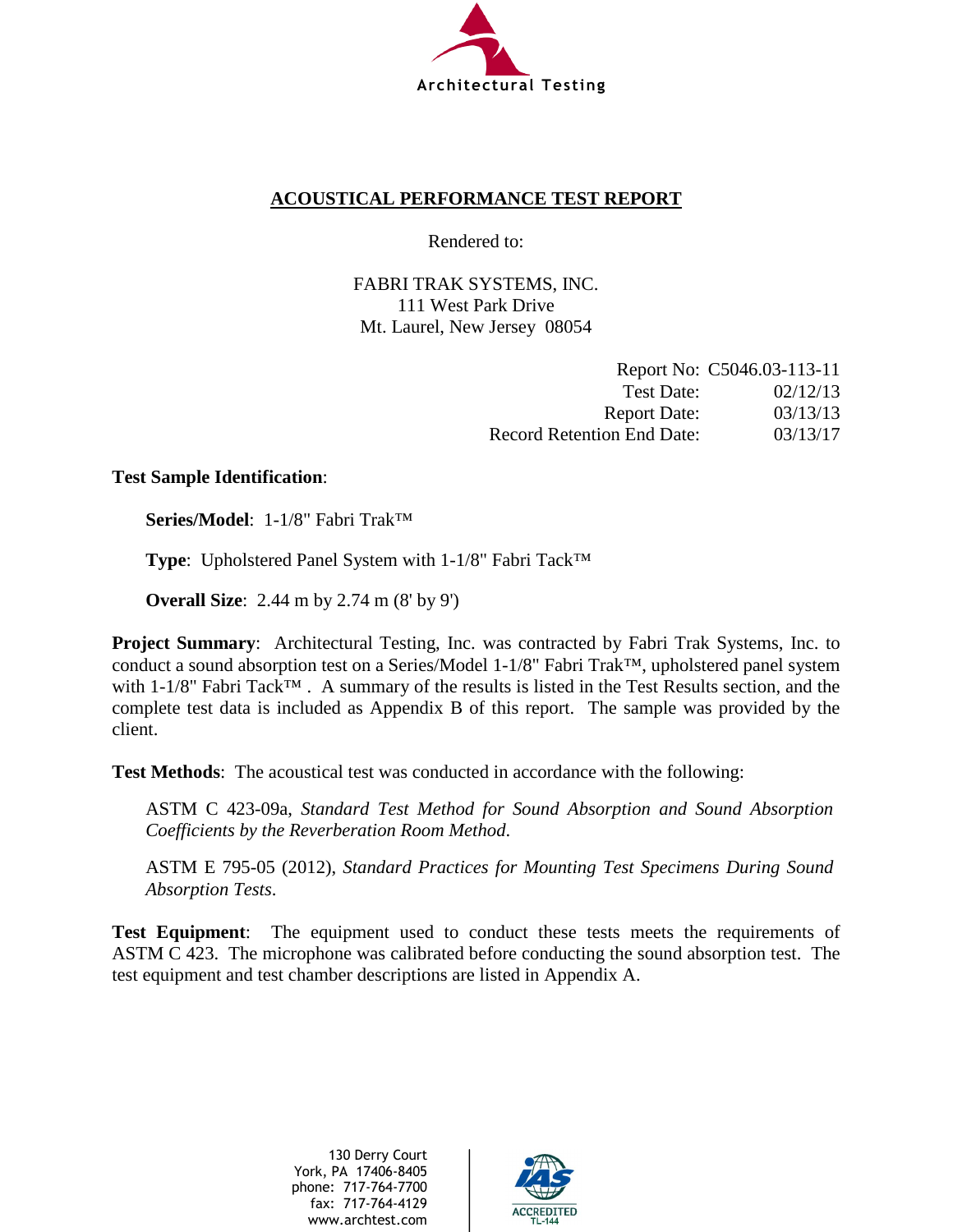

**Test Procedure**: The sound absorption of the reverberation chamber was measured before the test specimen was installed. This measurement shall be referred to as the empty room test. For the Type A mounting, the test specimen was placed directly against the test surface (floor) of the reverberation room with the high density board exposed to the sound field. The perimeter of the sample was sealed to the floor with aluminum angle and duct tape. The sound absorption test was then re-run. The absorption measurement with the specimen inside the chamber shall be referred to as the full room test.

For the empty and full room tests, ten decay measurements were conducted at each of the five microphone positions. The sound absorption test was conducted at 1/3 octave band frequencies ranging from 80 to 5000 hertz. The air temperature and relative humidity conditions were monitored and recorded during the empty and full room measurements.

The Sound Absorption Coefficient is the full room absorption minus the empty room absorption divided by the area of the sample in  $m^2$ . The Sound Absorption Coefficient is dimensionless.

The Noise Reduction Coefficient (NRC) rating is the arithmetic average of the sound absorption coefficients at 250, 500, 1000 and 2000 hertz. The average is rounded to the nearest multiple of 0.05.

The Sound Absorption Average (SAA) rating is the arithmetic average of the sound absorption coefficients at the frequencies ranging from 200 to 2500 hertz. The average is rounded to the nearest multiple of 0.01.

| <b>Material Description</b>              | <b>Average Thickness</b> |        |  |
|------------------------------------------|--------------------------|--------|--|
| Standard acoustically transparent fabric | $0.76$ mm                | 0.030" |  |
| 14-18# High density board                | $3.16 \text{ mm}$        | 0.125" |  |
| Fiberglass 6 pcf                         | 25.40 mm                 | 1.000" |  |
| 5/8" Gypsum board                        | $16.51$ mm               | 0.650" |  |

#### **Sample Description**:

The test specimen consisted of two, 1.22 m by 2.74 m (4' by 9') upholstered panels, which were arranged to produce a 2.44 m by 2.74 m (8' by 9') test specimen. Each upholstered panel construction included a 32 mm (1-1/4") Fabri-Trak®, FR extruded vinyl locking-channel frame. Each frame was fastened along the perimeter of 1.22 m wide by 2.74 m long by 16 mm thick (4' wide by 9' long by 5/8" thick) gypsum board with heavy-duty staples, which simulated a wall construction. The 28.6 mm (1-1/8") Fabri-Tack™ high density fiberglass board, which consisted of 3.16 mm (1/8") thick 16# high density board skin laminated onto 25.4 mm (1") thick 6 pcf fiberglass body, was installed flush with the edges of each frame with the high density board skin facing the sound field. Shims were used to create an approximate 3.16 mm (1/8") air space between the gypsum board and Fabri-Tack<sup>™</sup> high density fiberglass board. Acoustically transparent polyester fabric was stretched over each panel and retained by the frame's lockingchannel. The total thickness of the fully assembled test specimen was approximately 50.8 mm (2"). The total weight of the test specimen was approximately 118 kg (240 lbs). The sample test setup was photographed with a digital camera, and a picture is included in Appendix C.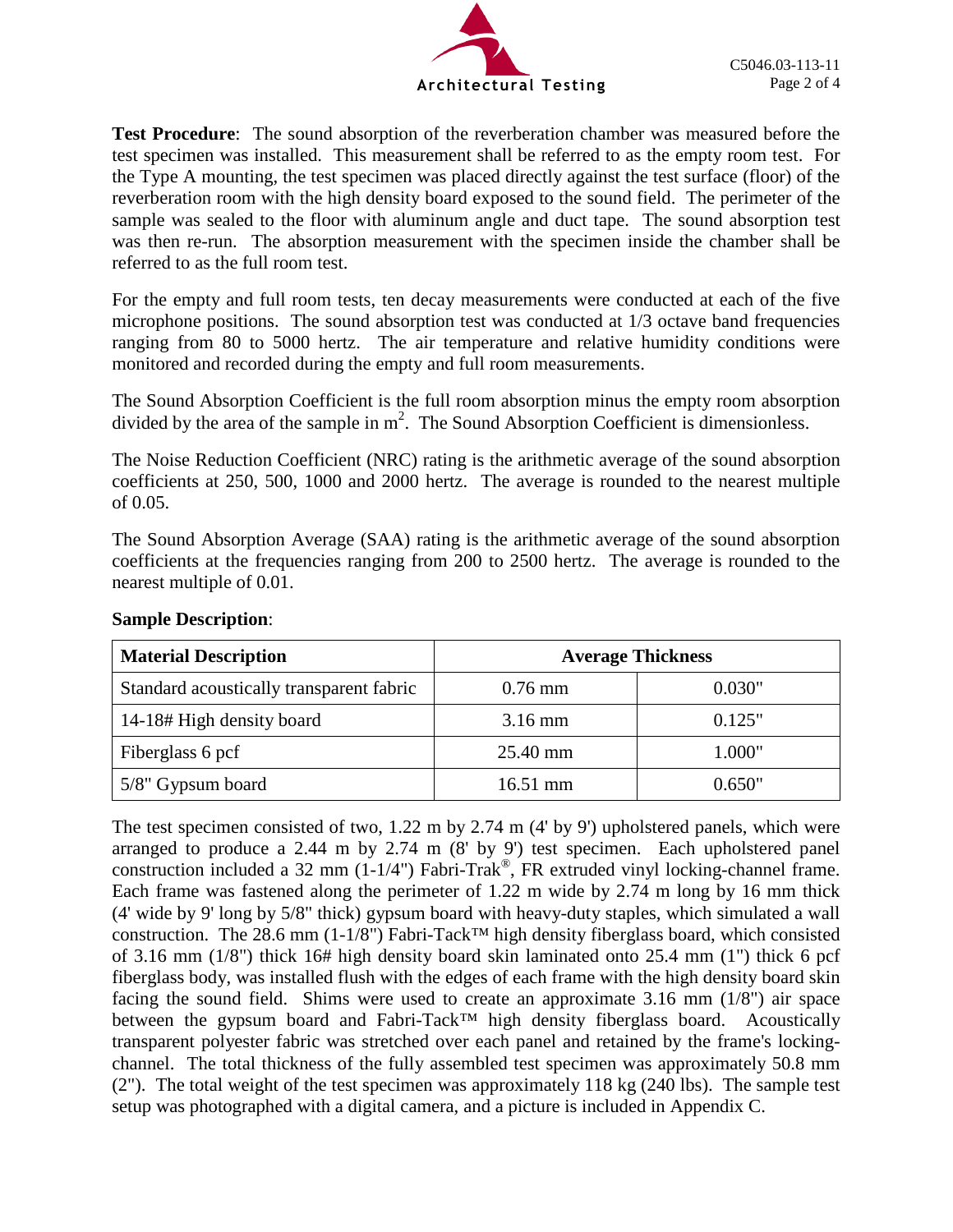

**Comments**: The client did not supply drawings on the Series/Model 1-1/8" Fabri Trak™, upholstered panel system with 1-1/8" Fabri Tack™ . The test specimen was returned per the client's request.

**Test Results**: A summary of the sound absorption tests is listed below:

| <b>Summary of Test Results</b>                                                                                        |                                                                            |      |      |      |      |      |            |      |
|-----------------------------------------------------------------------------------------------------------------------|----------------------------------------------------------------------------|------|------|------|------|------|------------|------|
| Sample ID Number &                                                                                                    | 1/3 Octave Sound Absorption Coefficients at<br>the Octave Band Frequencies |      |      |      |      |      | <b>NRC</b> | SAA  |
| <b>Sample Description</b>                                                                                             | 125                                                                        | 250  | 500  | 1000 | 2000 | 4000 |            |      |
| C5046.03A Series/Model<br>$1-1/8$ " Fabri Trak <sup>TM</sup> ,<br>upholstered panel system<br>with 1-1/8" Fabri Tack™ | 0.17                                                                       | 0.53 | 0.92 | 0.99 | 0.95 | 0.93 | 0.85       | 0.86 |

The complete test results are listed in Appendix B. The acoustical chamber is qualified down to 80 hertz. Data provided below this frequency is for reference only.

Architectural Testing will service this report for the entire test record retention period. Test records, such as detailed drawings, datasheets, representative samples of test specimens, or other pertinent project documentation, will be retained by Architectural Testing for the entire test record retention period.

This report does not constitute certification of this product nor an opinion or endorsement by this laboratory. It is the exclusive property of the client so named herein and relates only to the specimen tested. This report may not be reproduced, except in full, without the written approval of Architectural Testing.

For ARCHITECTURAL TESTING, INC:

**Sul PROUS** 

Daniel P. Platts Todd D. Kister

DPP:jmcs

Tord P. Kistn

Technician - Acoustical Testing Laboratory Supervisor - Acoustical Testing

Attachments (pages): This report is complete only when all attachments listed are included. Appendix-A: Equipment description (1) Appendix-B: Complete test results (2) Appendix-C: Photograph (1)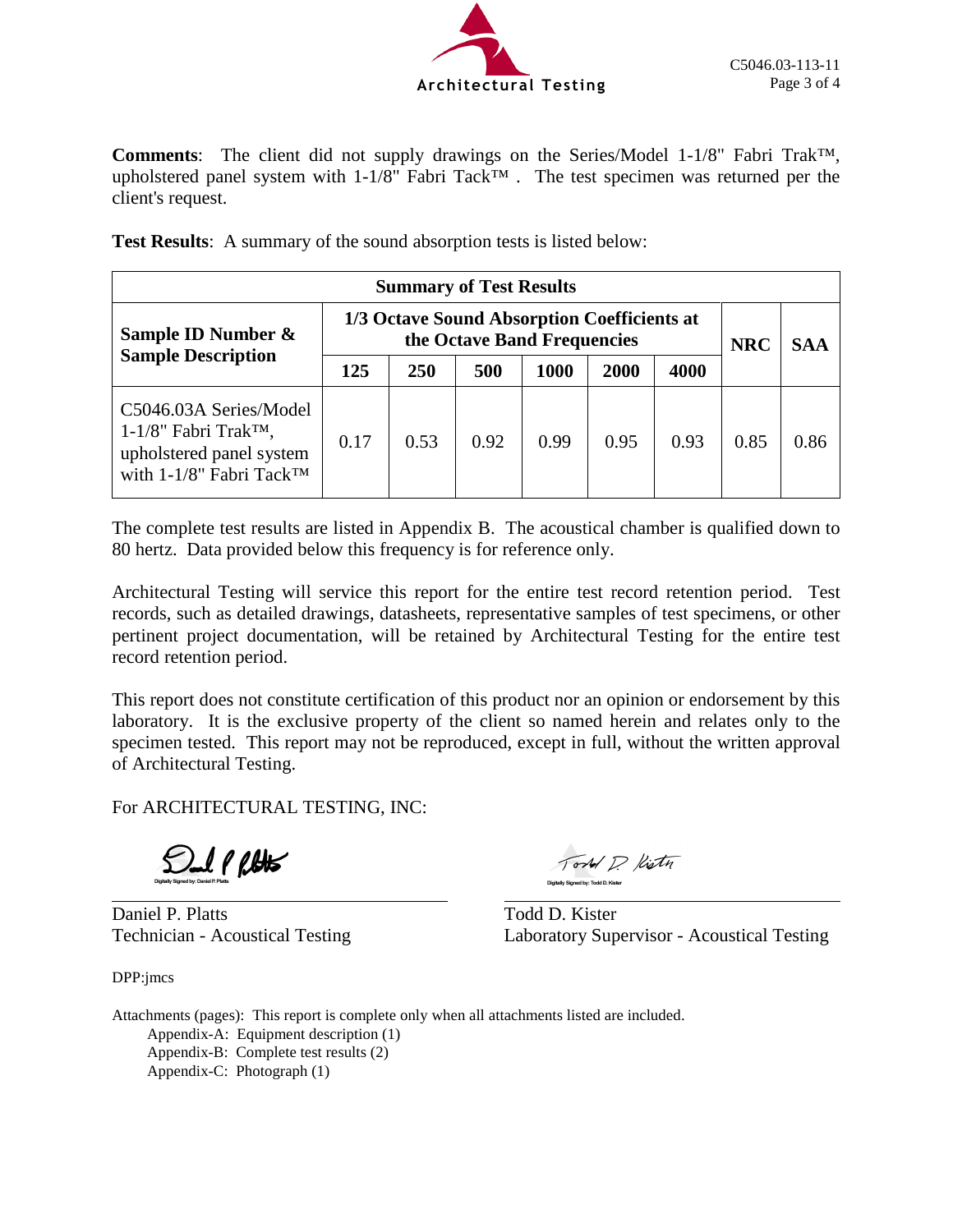

## **Revision Log**

| <b>Rev.</b> # Date |                | Page(s) | <b>Revision(s)</b>           |
|--------------------|----------------|---------|------------------------------|
|                    | $03/13/13$ N/A |         | <b>Original Report Issue</b> |

This report produced from controlled document template ATI 00270, revised 11/28/12.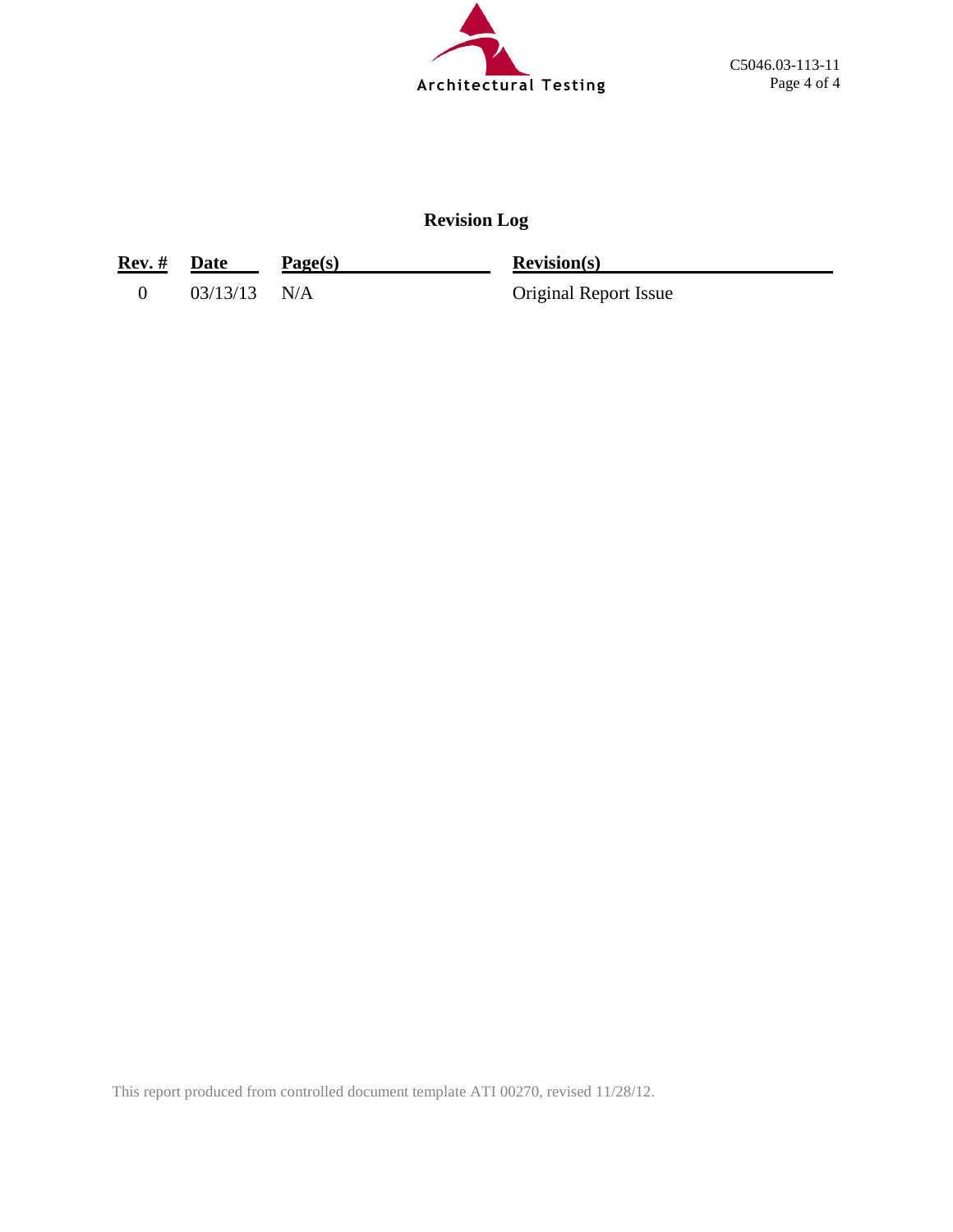

## **Appendix A**

#### **Instrumentation:**

| <b>Instrument</b>                              | <b>Manufacturer</b>      | Model               | <b>Description</b>              | <b>ATI</b><br><b>Number</b> | Date of<br><b>Calibration</b> |
|------------------------------------------------|--------------------------|---------------------|---------------------------------|-----------------------------|-------------------------------|
| Analyzer                                       | <b>Hewlett Packard</b>   | HP35670A            | Real time analyzer              | 004112                      | 07/11<br>*                    |
| Data Acquisition Unit                          | Agilent                  | 34970A              | Data Acquisition Unit           | 62211                       | 07/12                         |
| Receive Room<br>Microphone                     | <b>GRAS</b>              | 40 AR               | 1/2" Microphone                 | Y003246                     | 08/12                         |
| Receive Room<br>Preamplifier                   | <b>GRAS</b>              | 26 AK               | 1/2" Preamplifier               | Y003249                     | 08/12                         |
| Microphone Calibrator                          | Bruel & Kjaer            | <b>Type 4228</b>    | Pistonphone Calibrator          | Y002816                     | 02/12                         |
| Noise Source                                   | <b>Delta Electronics</b> | $SNG-1$             | Noise Generator                 | Y002181                     | N/A                           |
| Equalizer                                      | Rane                     | <b>RPE 228</b>      | Programmable Equalizer          | Y002180                     | N/A                           |
| <b>Power Amplifiers</b>                        | Crown                    | Xti 2000            | Two, Amplifiers                 | 005769<br>005770            | N/A                           |
| Receive Room<br>Loudspeakers                   | Renkus-Heinz Inc.        | Trap Jr./9          | Two, Loudspeakers               | Y001784<br>Y001785          | N/A                           |
| Receive Room<br><b>Environmental Indicator</b> | Vaisala                  | HMW60Y              | Temperature and Humidity Sensor | 005066                      | 09/12                         |
| <b>Weather Station</b>                         | Davis Instruments        | VantagePRO<br>6150C | <b>Weather Station</b>          | Y003257                     | 05/12                         |

*\*- Note: The calibration frequency for this equipment is every two years per the manufacturer's recommendation.*

#### **Test Chamber:**

|              | Volume                                  | <b>Description</b>                     |
|--------------|-----------------------------------------|----------------------------------------|
|              |                                         | Rotating vane and stationary diffusers |
| Receive Room | $234 \text{ m}^3 (8291.3 \text{ ft}^3)$ | Temperature and humidity controlled    |
|              |                                         | Isolation pads under the floor         |

*N/A-Non Applicable*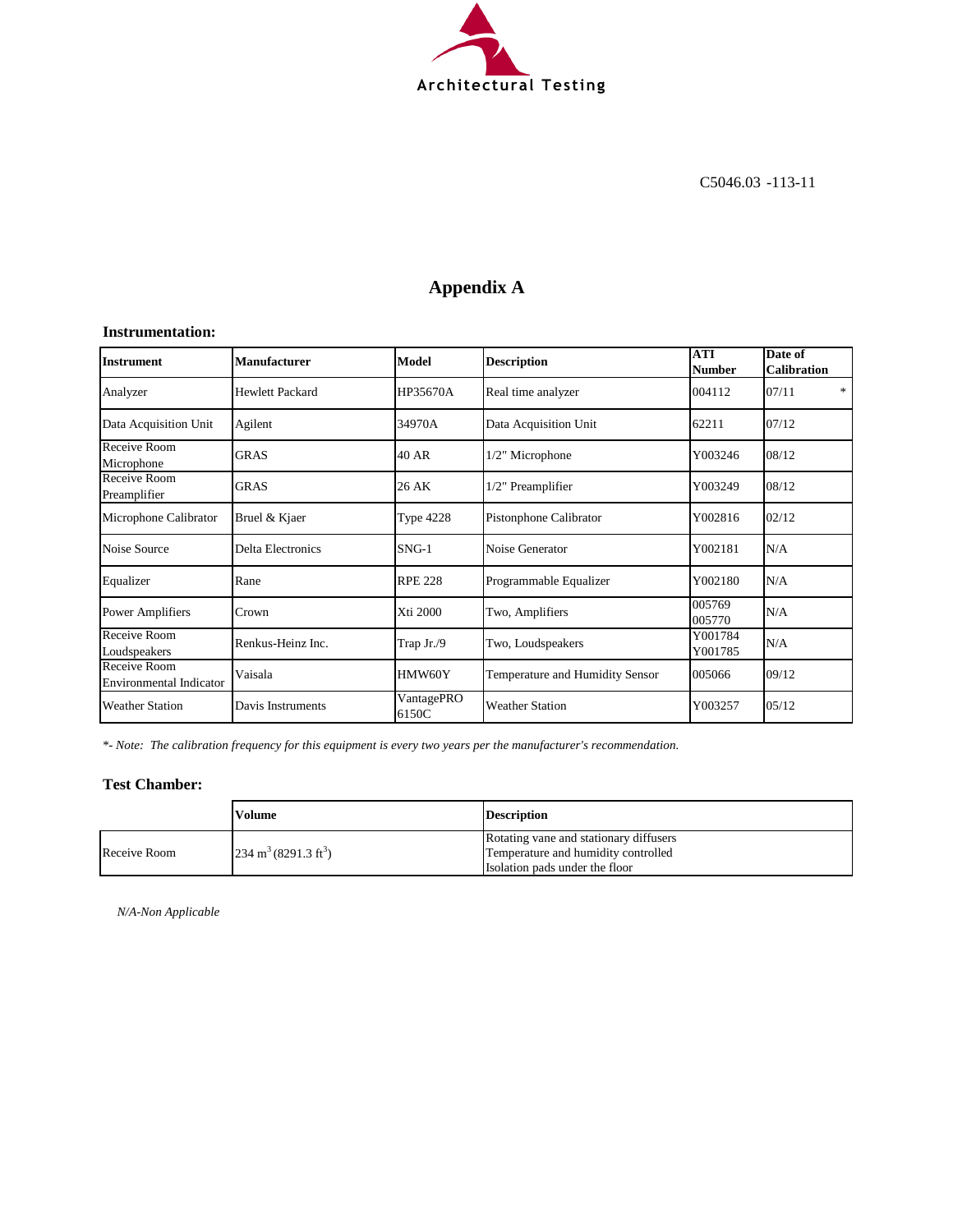

C5046.03-113-11

## **Appendix B**

**Complete Test Results**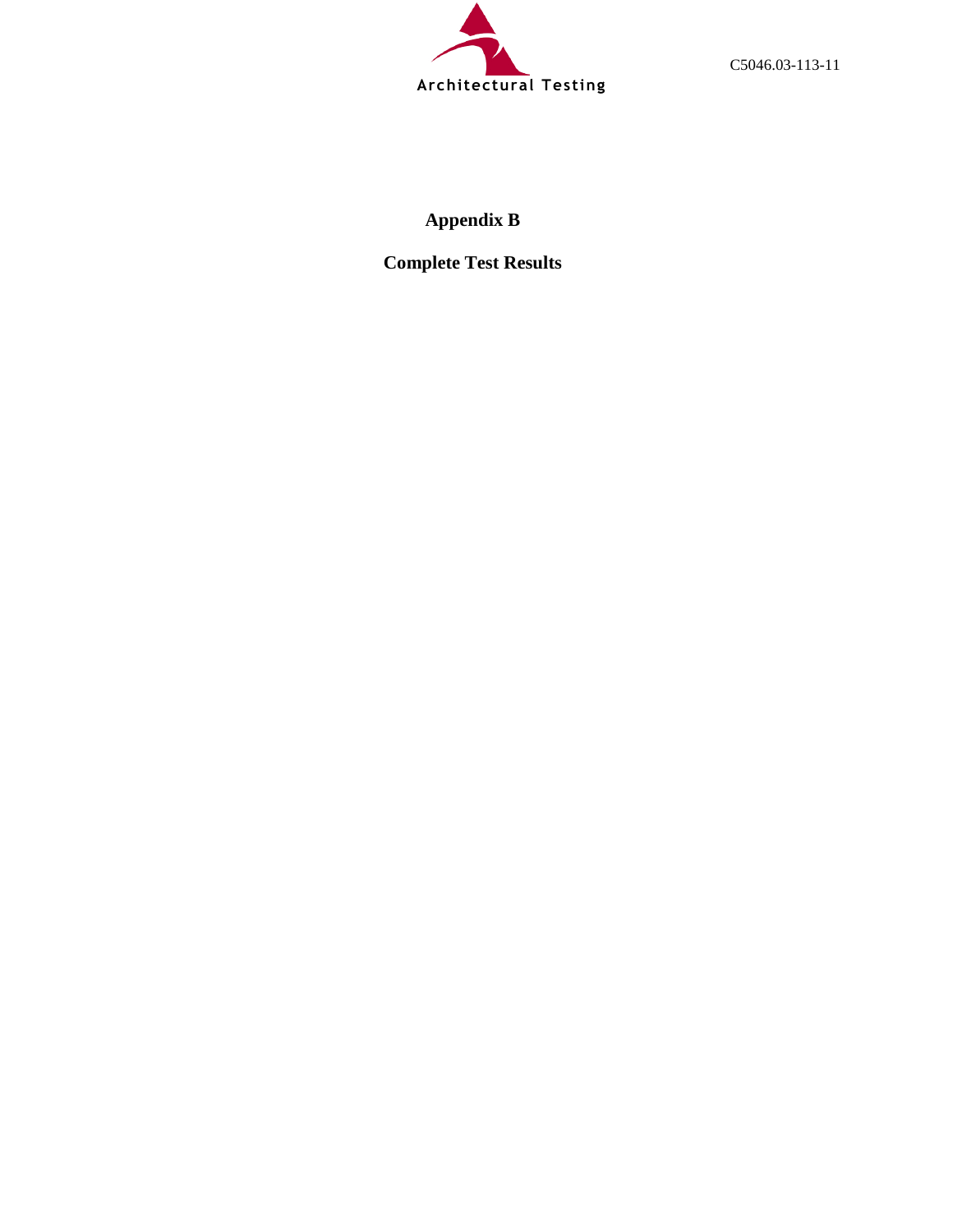



## **SOUND ABSORPTION**

ASTM C 423

| Test Date            | 02/12/13                 |      |                                                                                    |  |  |  |  |
|----------------------|--------------------------|------|------------------------------------------------------------------------------------|--|--|--|--|
| <b>ATI No.</b>       | C5046.03A                |      |                                                                                    |  |  |  |  |
| <b>Client</b>        | Fabri Trak Systems, Inc. |      |                                                                                    |  |  |  |  |
| Specimen             |                          |      | Series/Model: 1-1/8" Fabri Trak™, upholstered panel system with 1-1/8" Fabri Tack™ |  |  |  |  |
|                      |                          |      |                                                                                    |  |  |  |  |
| Operator             | Daniel P. Platts         |      |                                                                                    |  |  |  |  |
| Sample Area          | 6.69 $m^2$               |      |                                                                                    |  |  |  |  |
| <b>Mounting Type</b> | Type A                   |      |                                                                                    |  |  |  |  |
|                      | Empty                    | Full |                                                                                    |  |  |  |  |
| Temp C               | 22                       | 22   |                                                                                    |  |  |  |  |
| <b>RH %</b>          | 48<br>49                 |      |                                                                                    |  |  |  |  |
| B.P. (mb)            | 1002                     |      |                                                                                    |  |  |  |  |

|             | Empty Room        |                    | <b>Full Room</b>  |                    | <b>Absorption</b>  | <b>Relative</b>    |
|-------------|-------------------|--------------------|-------------------|--------------------|--------------------|--------------------|
| <b>Freq</b> | <b>Absorption</b> | <b>Uncertainty</b> | <b>Absorption</b> | <b>Uncertainty</b> | <b>Coefficient</b> | <b>Uncertainty</b> |
| (Hz)        | (m <sup>2</sup> ) |                    | (m <sup>2</sup> ) |                    |                    |                    |
| 80          | 4.55              | 0.048              | 4.97              | 0.049              | 0.06               | 0.010              |
| 100         | 4.86              | 0.026              | 5.46              | 0.060              | 0.09               | 0.010              |
| 125         | 4.69              | 0.010              | 5.86              | 0.035              | 0.17               | 0.005              |
| 160         | 4.14              | 0.007              | 5.72              | 0.001              | 0.24               | 0.001              |
| 200         | 4.22              | 0.007              | 6.67              | 0.013              | 0.37               | 0.002              |
| 250         | 4.60              | 0.003              | 8.13              | 0.054              | 0.53               | 0.008              |
| 315         | 4.86              | 0.010              | 9.75              | 0.055              | 0.73               | 0.008              |
| 400         | 5.03              | 0.010              | 10.82             | 0.010              | 0.87               | 0.002              |
| 500         | 5.10              | 0.030              | 11.25             | 0.041              | 0.92               | 0.008              |
| 630         | 4.69              | 0.007              | 11.24             | 0.049              | 0.98               | 0.007              |
| 800         | 4.82              | 0.006              | 11.48             | 0.012              | 1.00               | 0.002              |
| 1000        | 4.78              | 0.011              | 11.44             | 0.054              | 0.99               | 0.008              |
| 1250        | 5.23              | 0.004              | 12.17             | 0.050              | 1.04               | 0.007              |
| 1600        | 5.07              | 0.017              | 11.56             | 0.010              | 0.97               | 0.003              |
| 2000        | 5.03              | 0.004              | 11.39             | 0.012              | 0.95               | 0.002              |
| 2500        | 5.17              | 0.021              | 11.37             | 0.011              | 0.93               | 0.004              |
| 3150        | 5.44              | 0.009              | 11.37             | 0.037              | 0.89               | 0.006              |
| 4000        | 5.25              | 0.005              | 11.48             | 0.007              | 0.93               | 0.001              |
| 5000        | 5.45              | 0.011              | 11.69             | 0.012              | 0.93               | 0.002              |

# **SAA Rating 0.86** *(Sound Absorption Average)*

**NRC Rating 0.85** *(Noise Reduction Coefficient)*

*Notes:*

*1) The NRC rating is the arithmetic average of the sound absorption coefficients at 250, 500, 1000, and 2000 hertz. The average is rounded to the nearest multiple of 0.05.*

*2) The SAA rating is the arithmetic average of the sound absorption coefficients at the frequencies ranging from 200 to 2500 hertz. The average is rounded to the nearest multiple of 0.01.*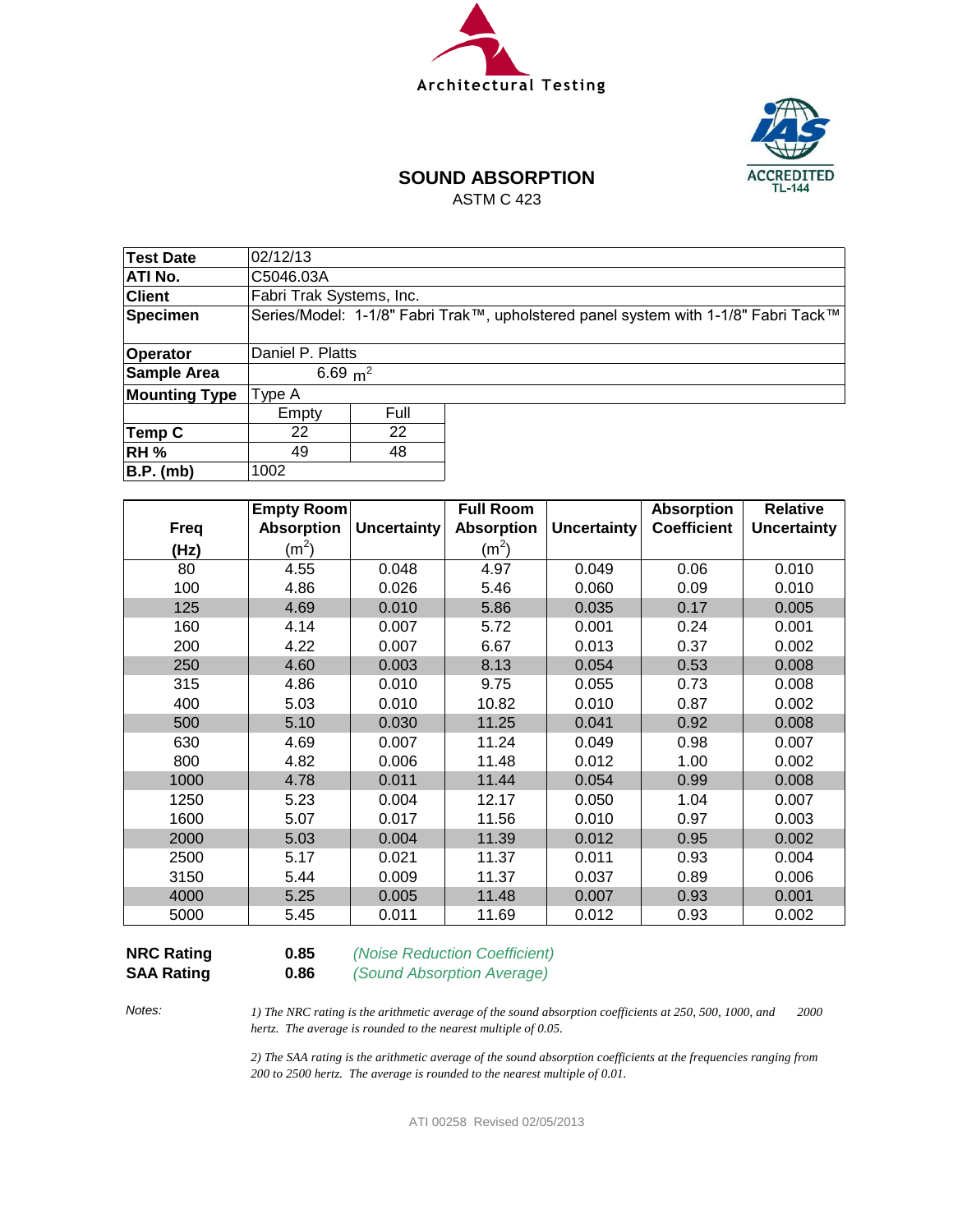



#### **SOUND ABSORPTION**

ASTM C 423

| Test Date            | 02/12/13                 |      |                                                                                    |  |  |  |  |
|----------------------|--------------------------|------|------------------------------------------------------------------------------------|--|--|--|--|
| ATI No.              | C5046.03A                |      |                                                                                    |  |  |  |  |
| <b>Client</b>        | Fabri Trak Systems, Inc. |      |                                                                                    |  |  |  |  |
| <b>Specimen</b>      |                          |      | Series/Model: 1-1/8" Fabri Trak™, upholstered panel system with 1-1/8" Fabri Tack™ |  |  |  |  |
|                      |                          |      |                                                                                    |  |  |  |  |
| Operator             | Daniel P. Platts         |      |                                                                                    |  |  |  |  |
| Sample Area          | 6.69 $m^2$               |      |                                                                                    |  |  |  |  |
| <b>Mounting Type</b> | Type A                   |      |                                                                                    |  |  |  |  |
|                      | Empty                    | Full |                                                                                    |  |  |  |  |
| Temp C               | 21.9<br>22.1             |      |                                                                                    |  |  |  |  |
| <b>RH %</b>          | 48<br>49                 |      |                                                                                    |  |  |  |  |
| B.P. (mb)            | 1002                     |      |                                                                                    |  |  |  |  |